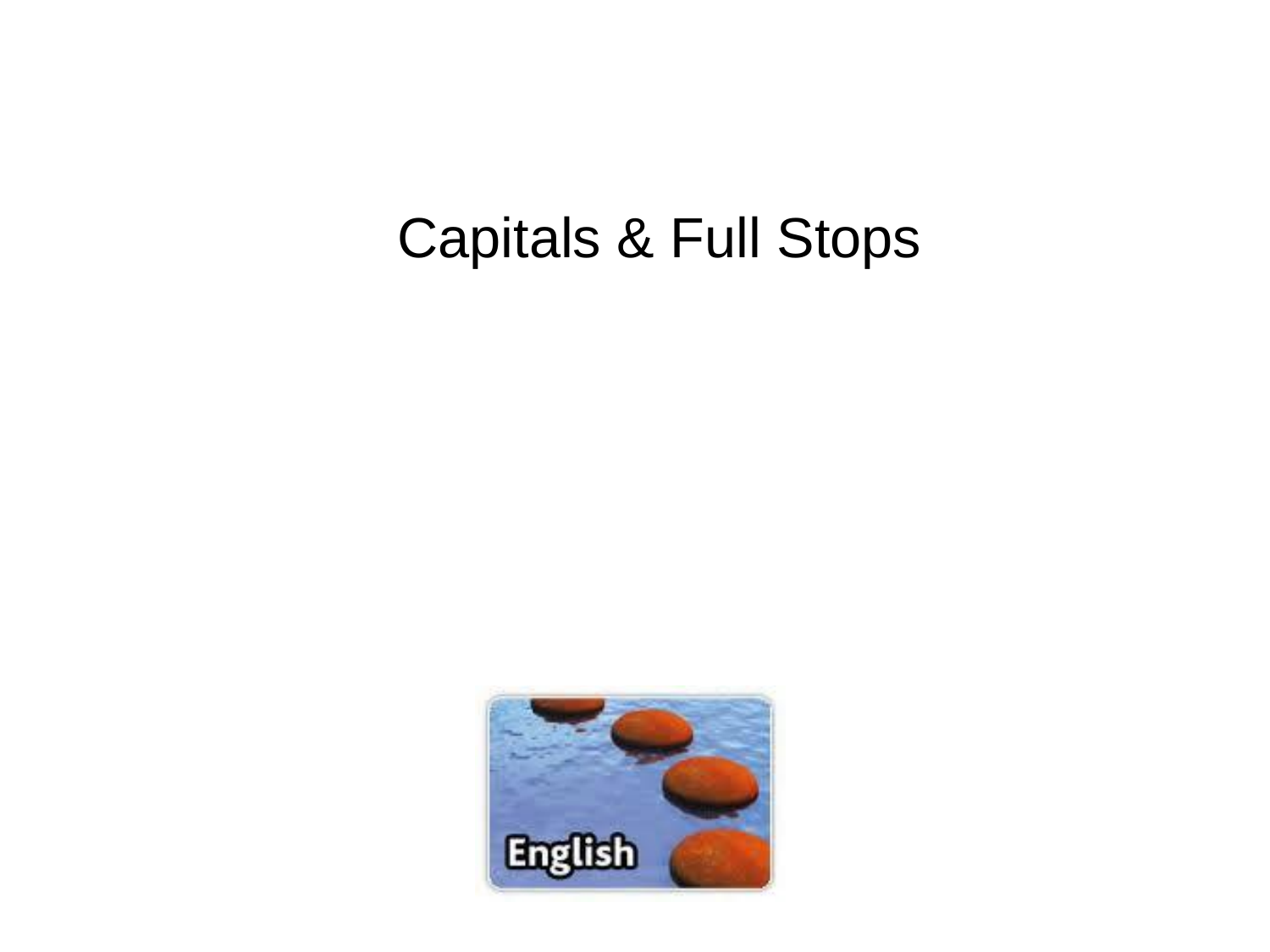### **ABCDEFG** HIJKLMN OPQRST **UVWXYZ**



# Capital Letters

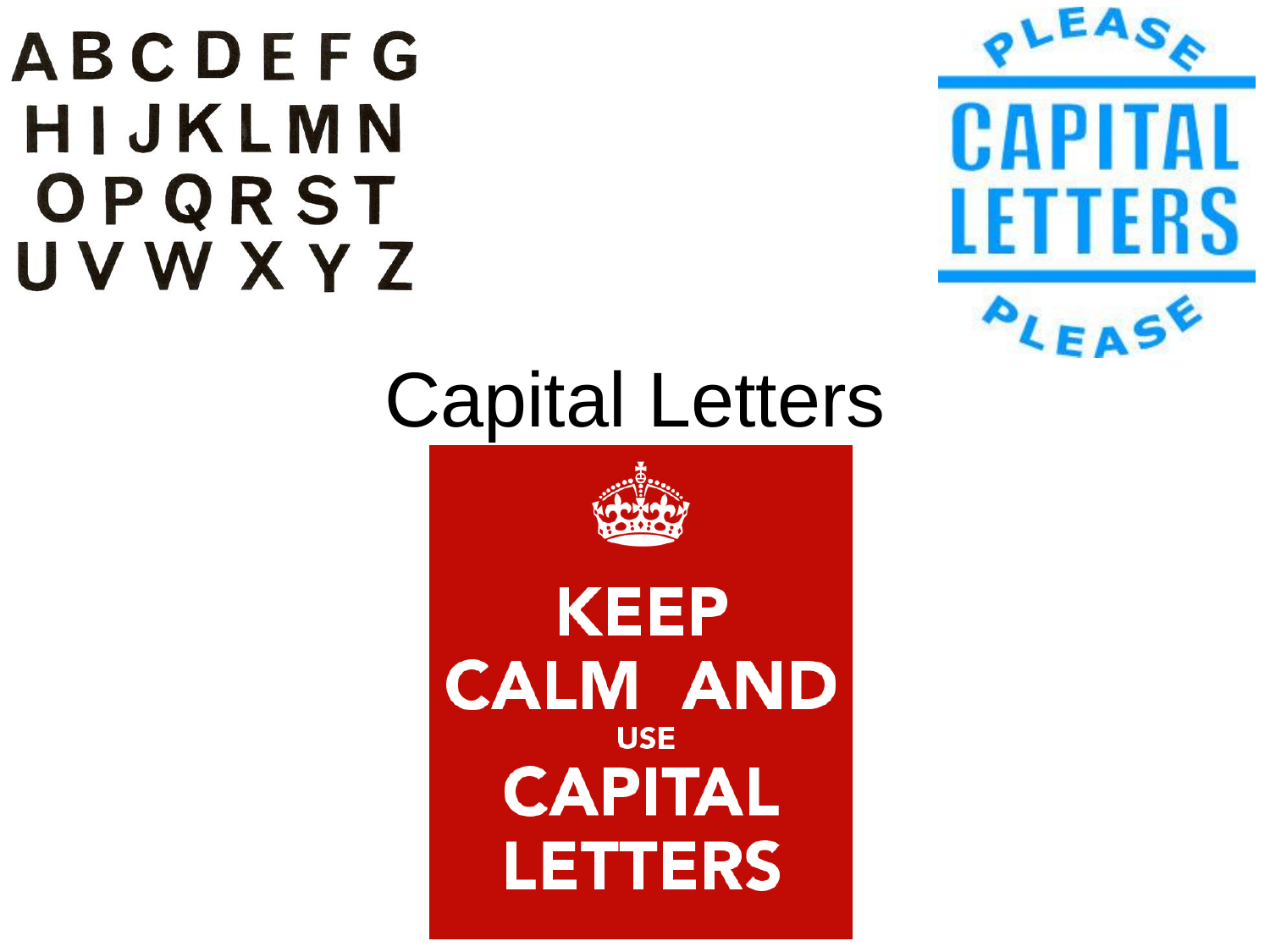**Capital Letters- right or wrong? Maths** easter ABCDEFG **Brown road Pr6 7HG HIJKLM** heinz christianity OBRE ST christmas **British** Y LY X Y Z X factor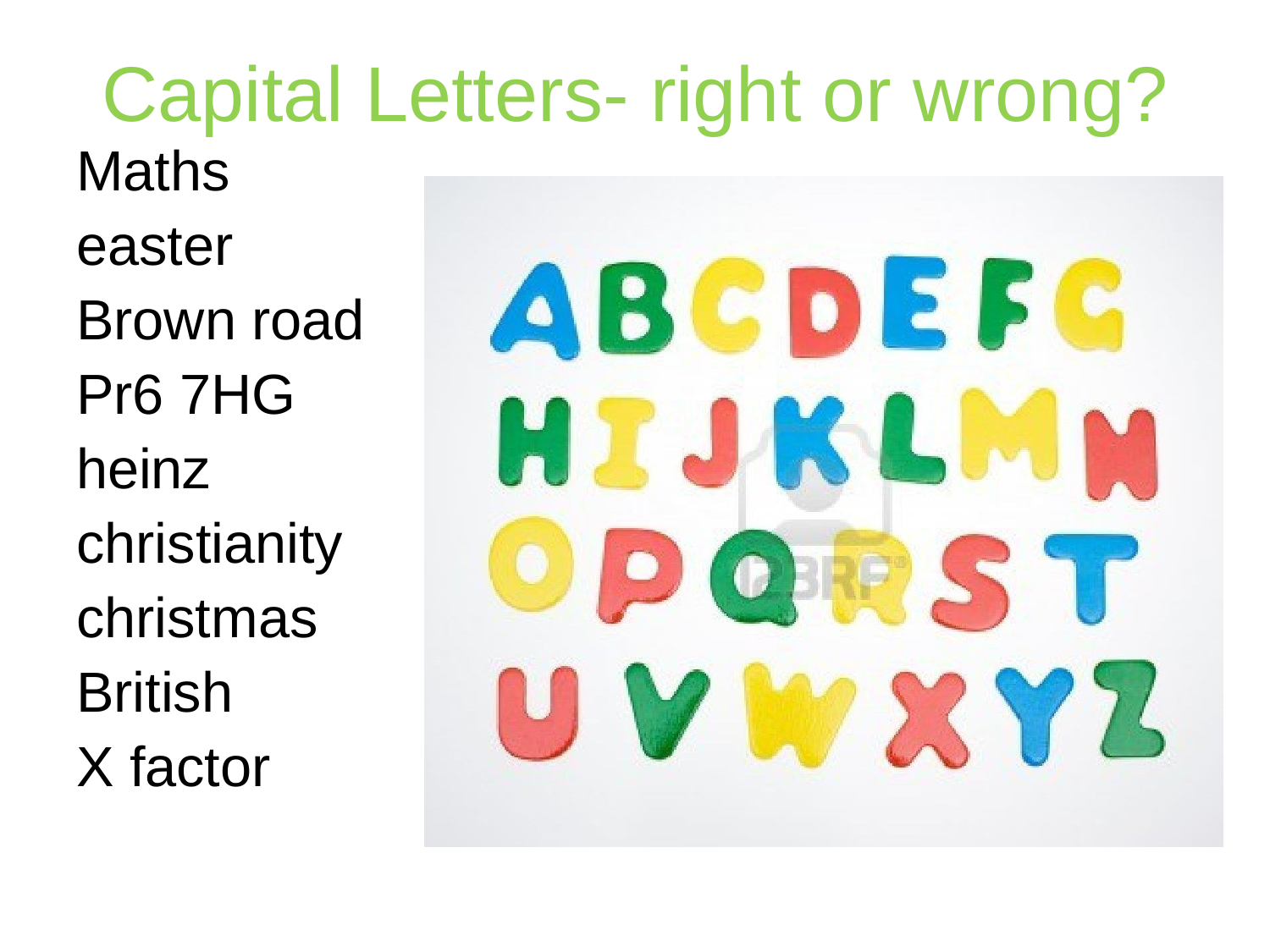Capital Letters- right or wrong maths Easter ABCDEFG Brown Road PR6 7HG **HIJKLM Heinz Christianity** OFRST **Christmas British** Y MY XYZ X Factor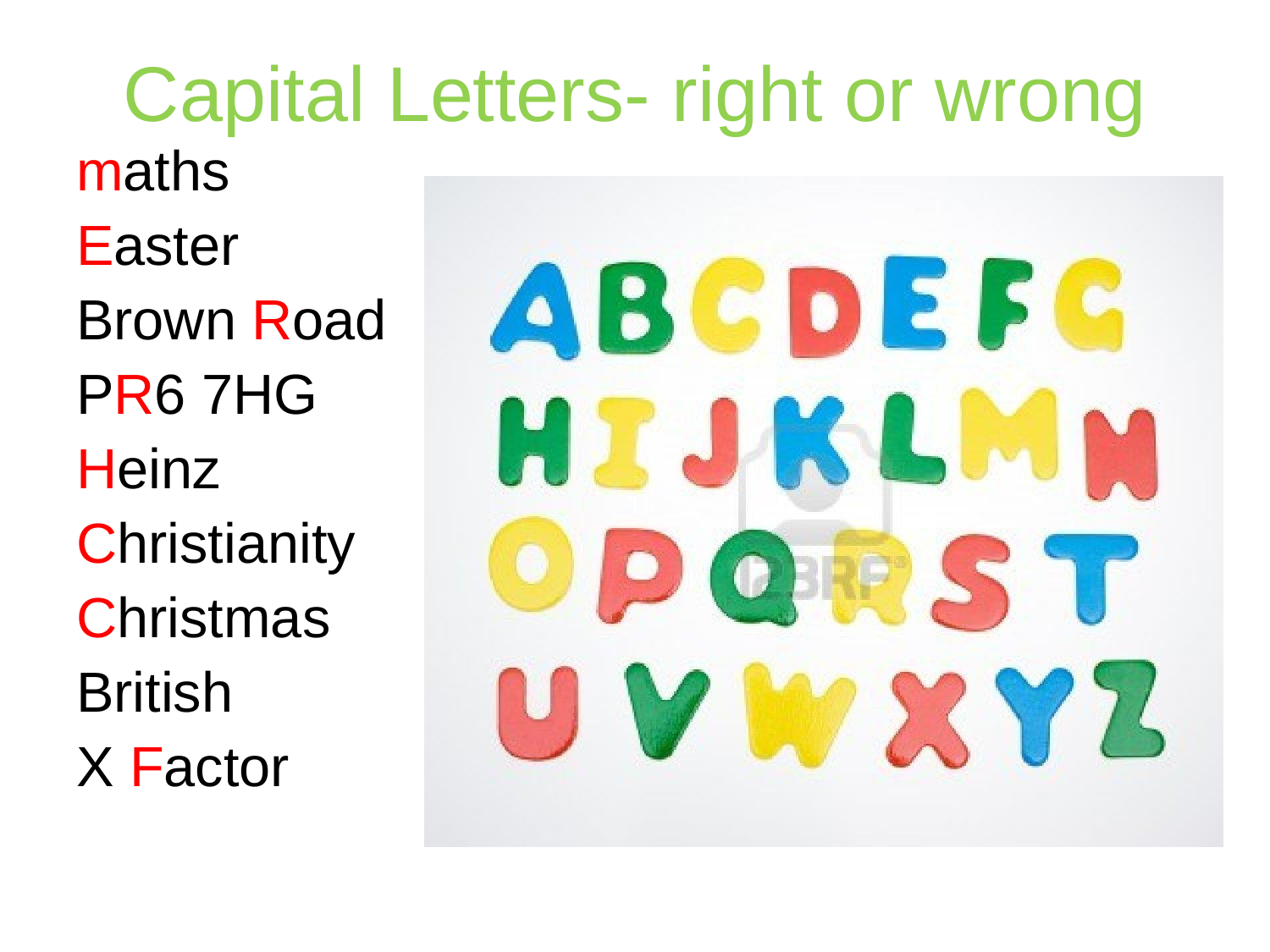# When do you think we need to use capital letters???

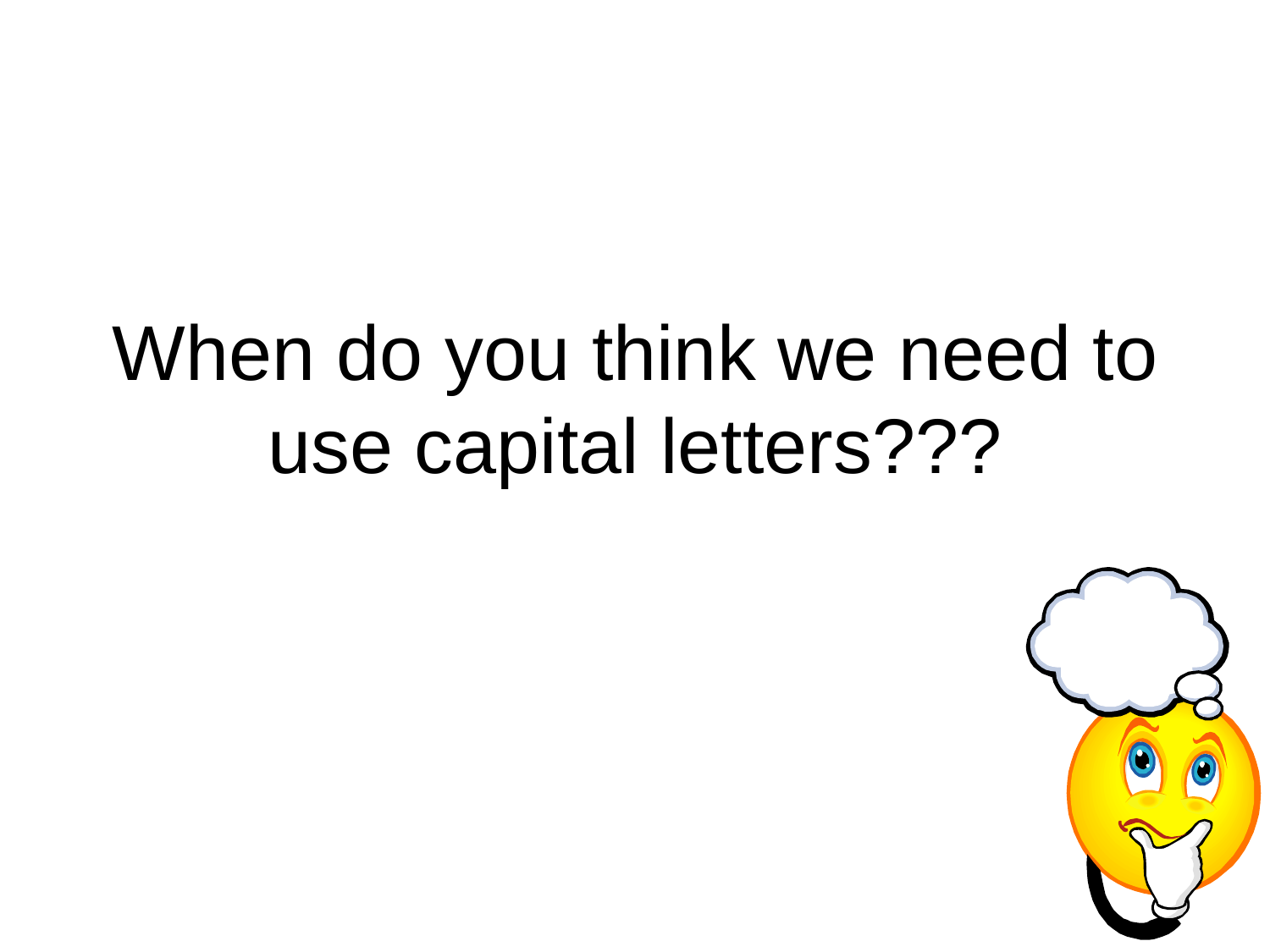# Capital Letters

1. To begin a sentence:

#### W**e went to the pub last night.**

2. The first letter of a person's name:

C**arol is a tutor.**

#### **Chris is a warehouse worker.**

3. When [I] is used as a word:

#### **On the way to work I noticed that a window had been broken.**

4. The first letter of names of: countries, towns, streets and landmarks:

#### Examples are: England, Spain, Bradford, Manchester, Parliament Street, Pendle Hill, The **Thames Estuary.**

5. The first letter of days and months:

#### **Monday, Tuesday, Wednesday, February, March, July.**

6. The first letter of special events and holidays, often with a religious context:

#### **Easter, Whit, Christmas, Eid.**

7. The first letter of titles of: books, films, newspapers and TV programmes.

The names of ships always take a capital letter.

#### The Faraway TreeThe Guardian, War and Peace, Coronation Street, Panorama, H.M.S **Ark Royal.**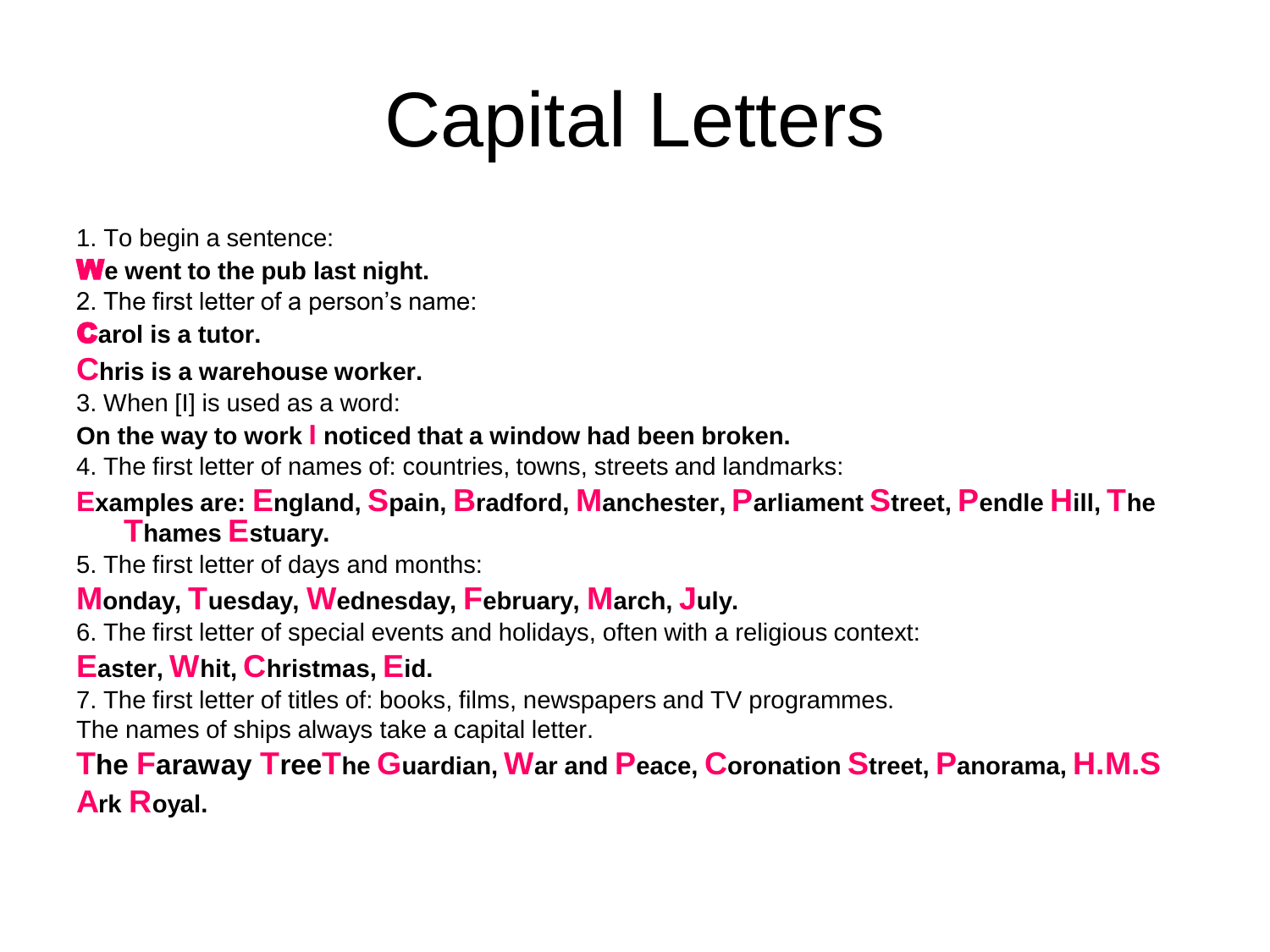## Capital Letters

| Capital letters are used for: | <b>Examples</b>                            |  |
|-------------------------------|--------------------------------------------|--|
| Starting a sentence           | The old man ran for the bus.               |  |
| Names of people               | <b>Pam, Mr. Smith, Dr. Singh</b>           |  |
| Names of places               | London, France, High Street                |  |
| <b>Titles</b>                 | <b>Coronation Street, The Daily Mirror</b> |  |
| Abbreviations and postcodes   | ITV, AA, NVQ, SP2 7DW                      |  |
| Names of days and months      | <b>Monday, March</b>                       |  |
| Religions                     | <b>Islam, Buddhism, Christianity</b>       |  |
| 'I' when it means me          | <b>Pam and are best friends.</b>           |  |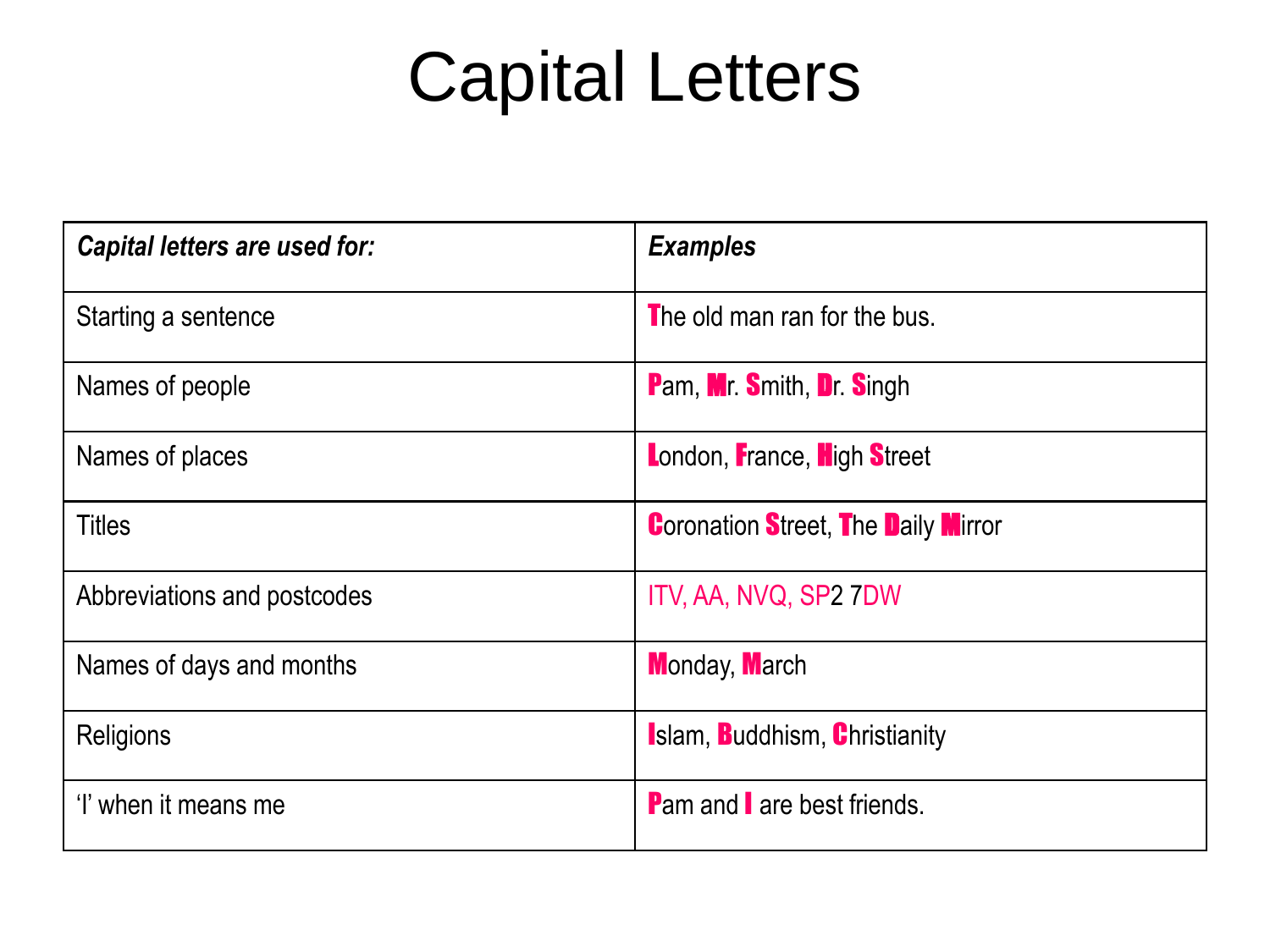## **Capitalization Rules**

Use a capital letter for

- 1. the first word of every sentence
- 2. the word I
- 3. the names of people
- 4. the names of streets, cities, states, and countries
- 5. the names of places
- 6. the names of days, months, and holidays
- 7. a person's initials
- 8. the greeting and the closing of a letter

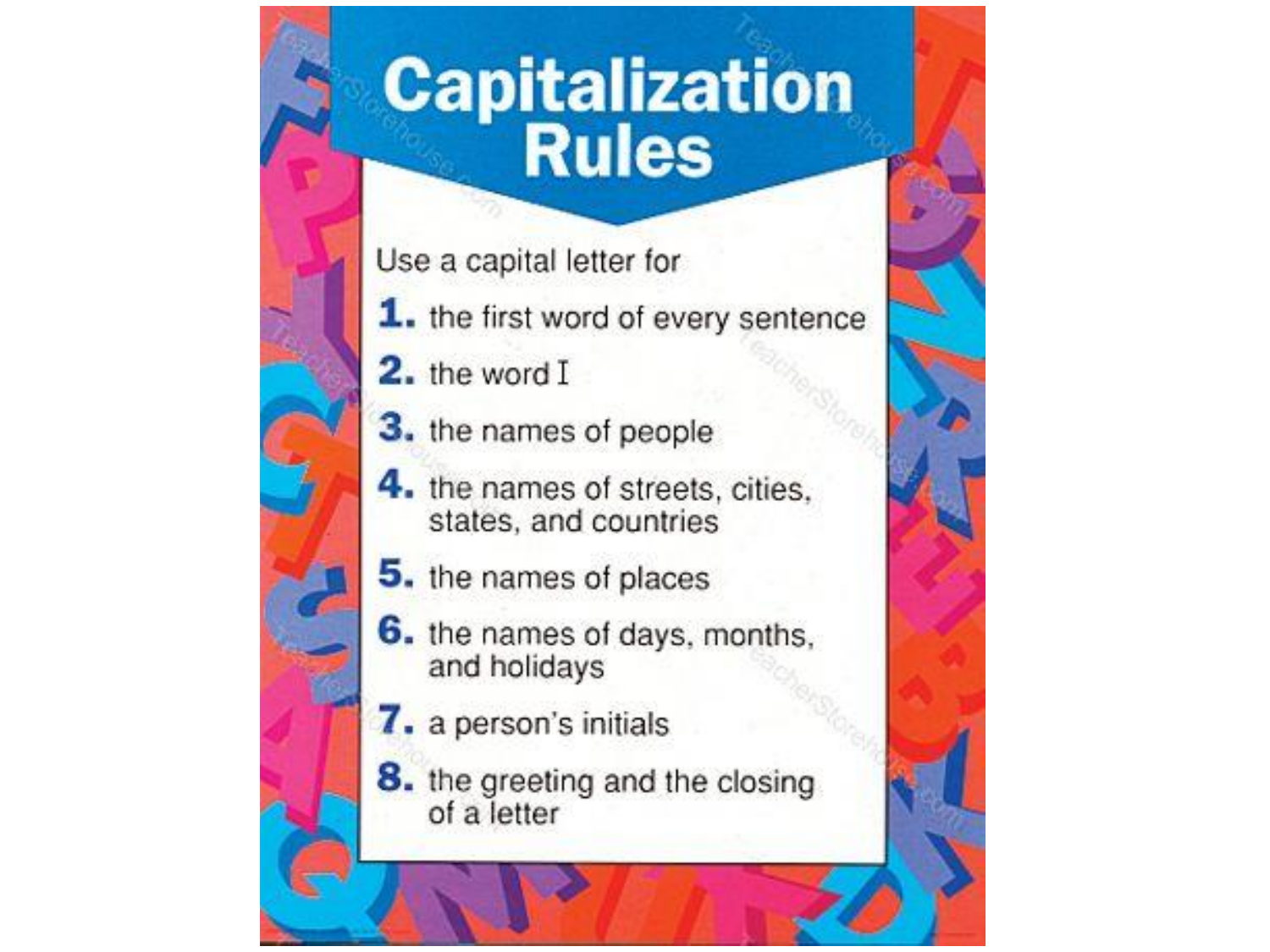# Now Do: **Capitals Worksheets!**

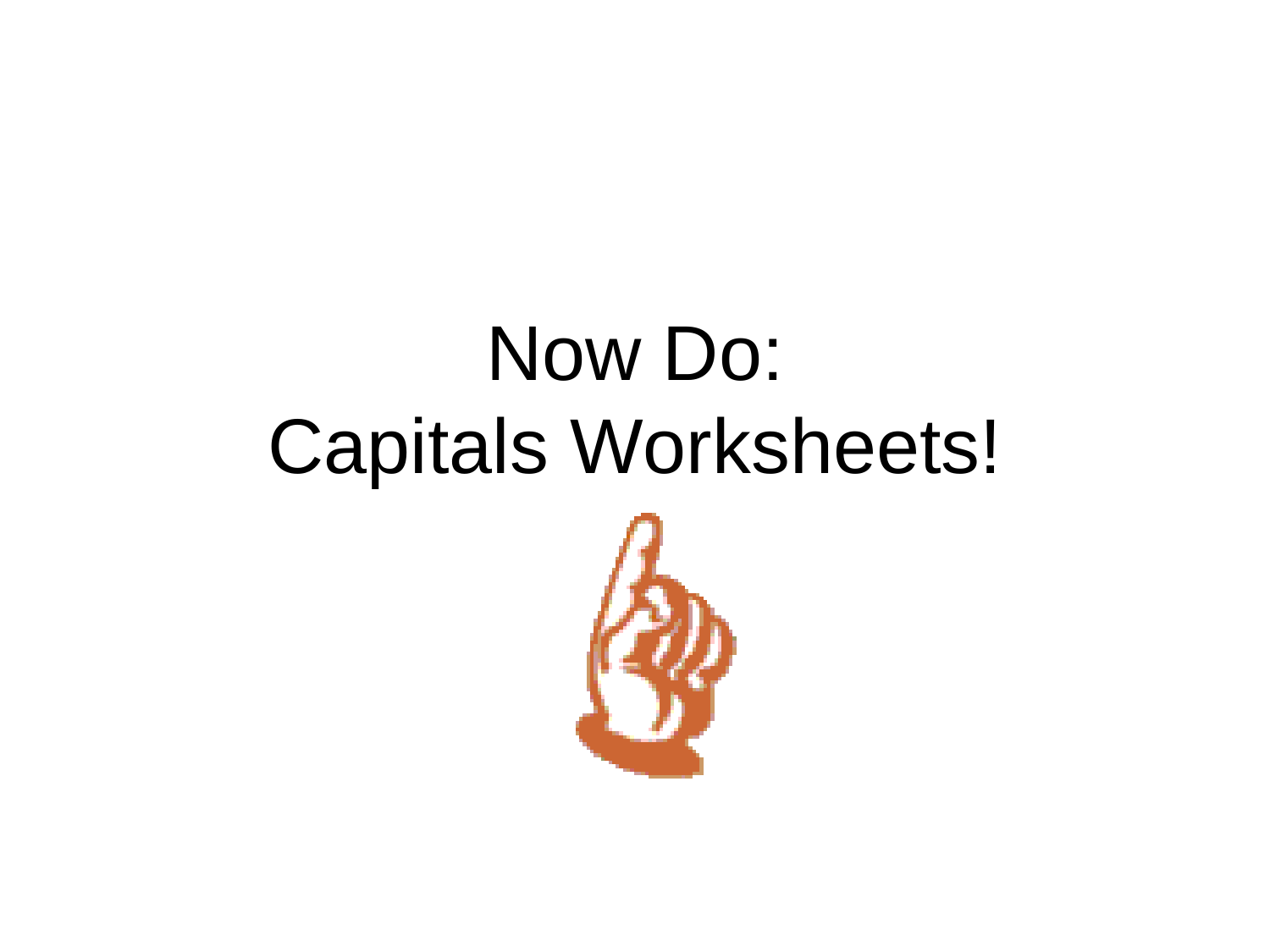# Next:

### Full stops!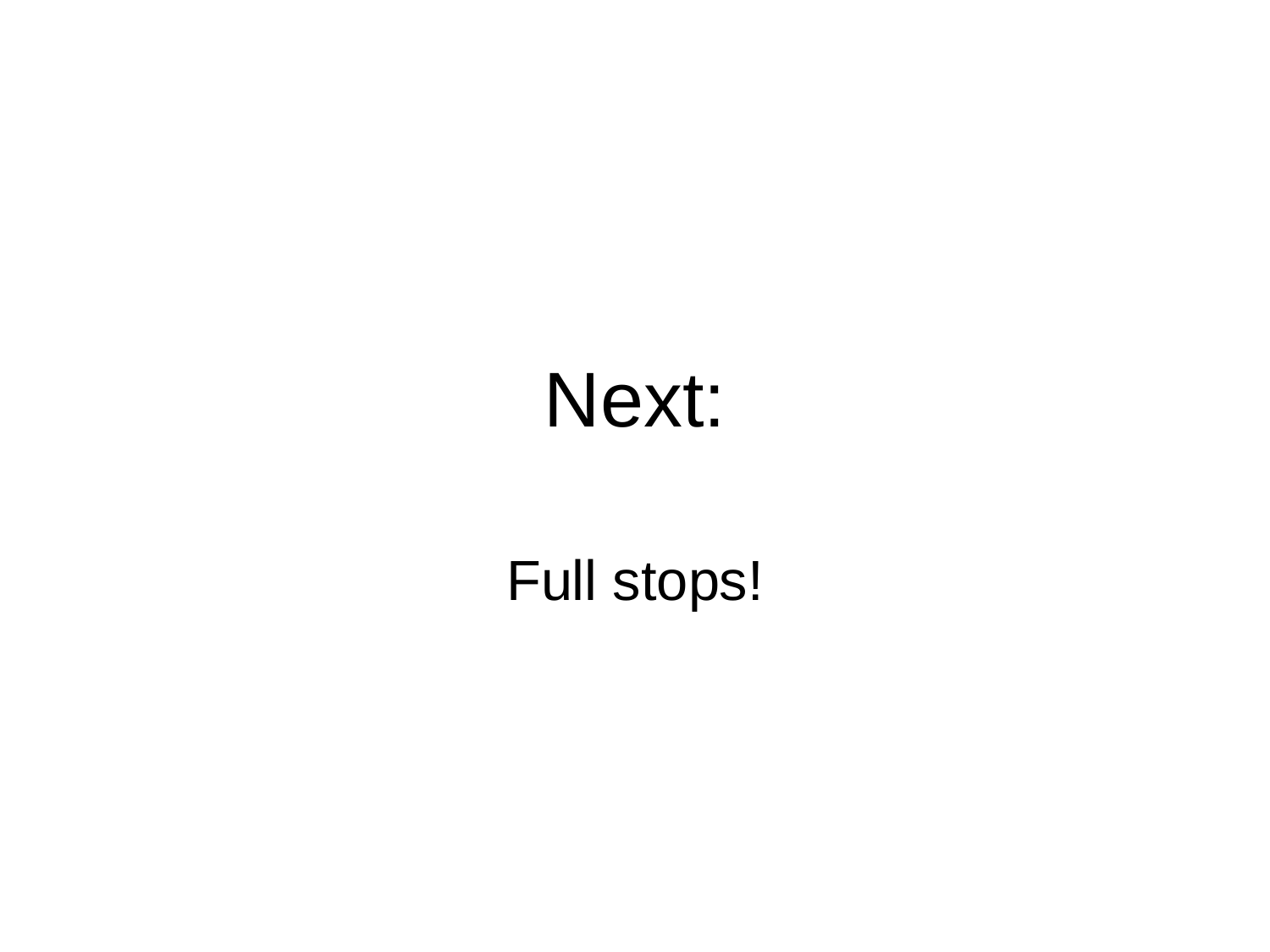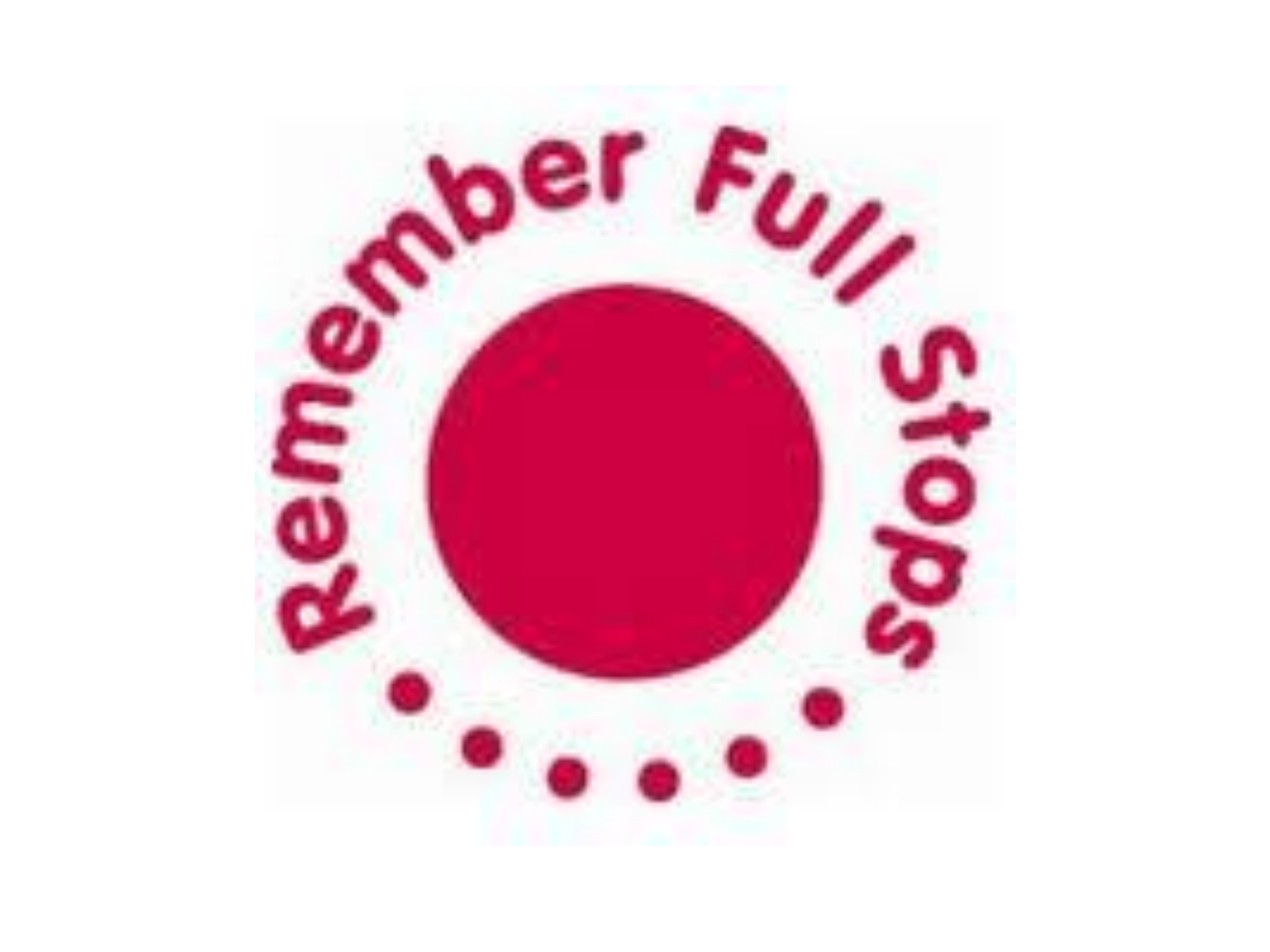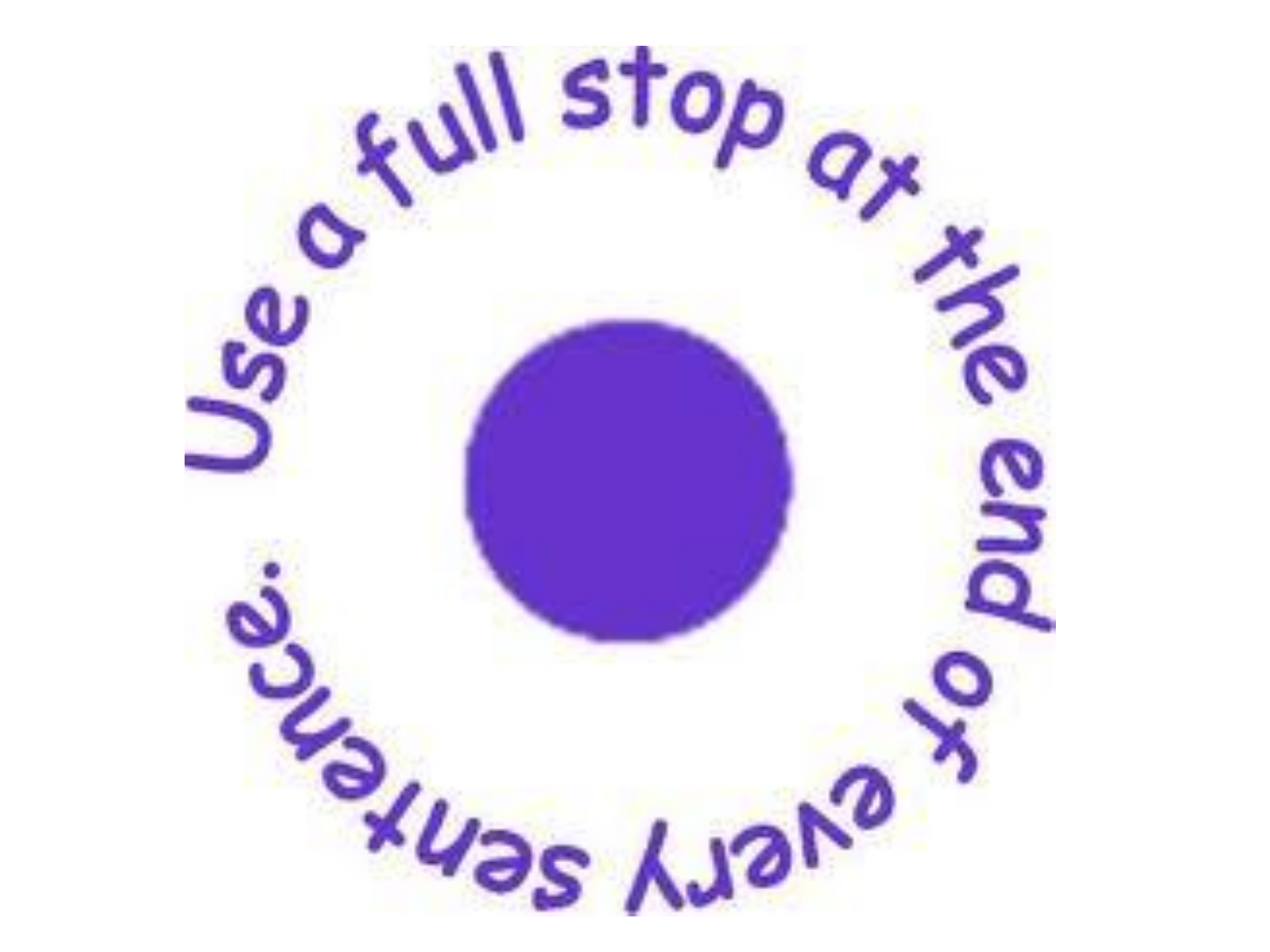### PUNCTUATION: **Full Stops And Sentences**

#### **Read the passage below:**

Have you got a mobile phone? I think it's time I bought one. When they first came out, I thought they were a luxury. I've changed my mind now the kids are older. They can reach me in an emergency wherever I am. I can stop worrying about them so much when they're out. Perhaps I need to get them both one each, as well!

*Point out the full stops. The full stops are used to show where the sentences end. How many sentences are there? There are \_\_\_\_\_ sentences in the passage.*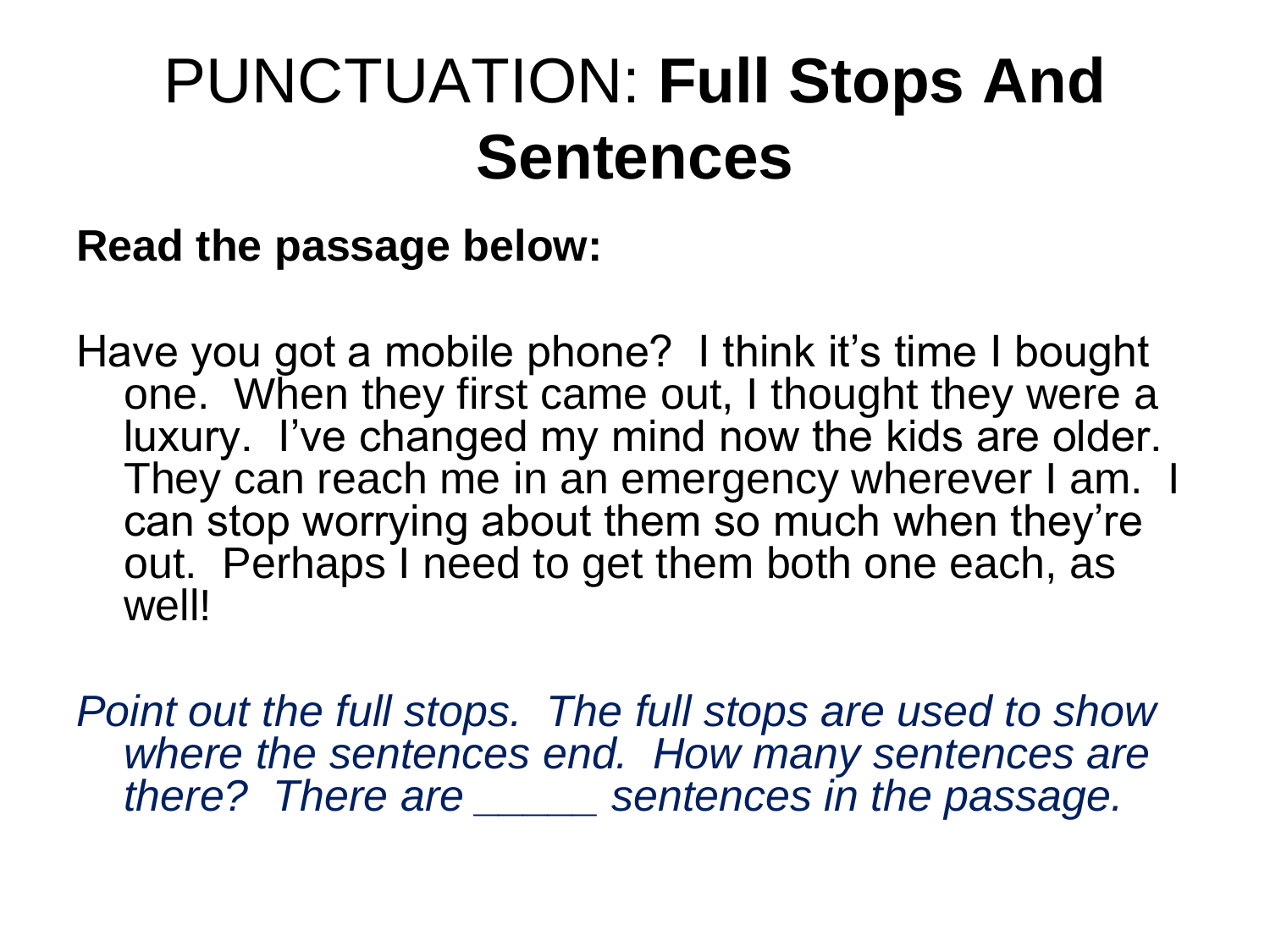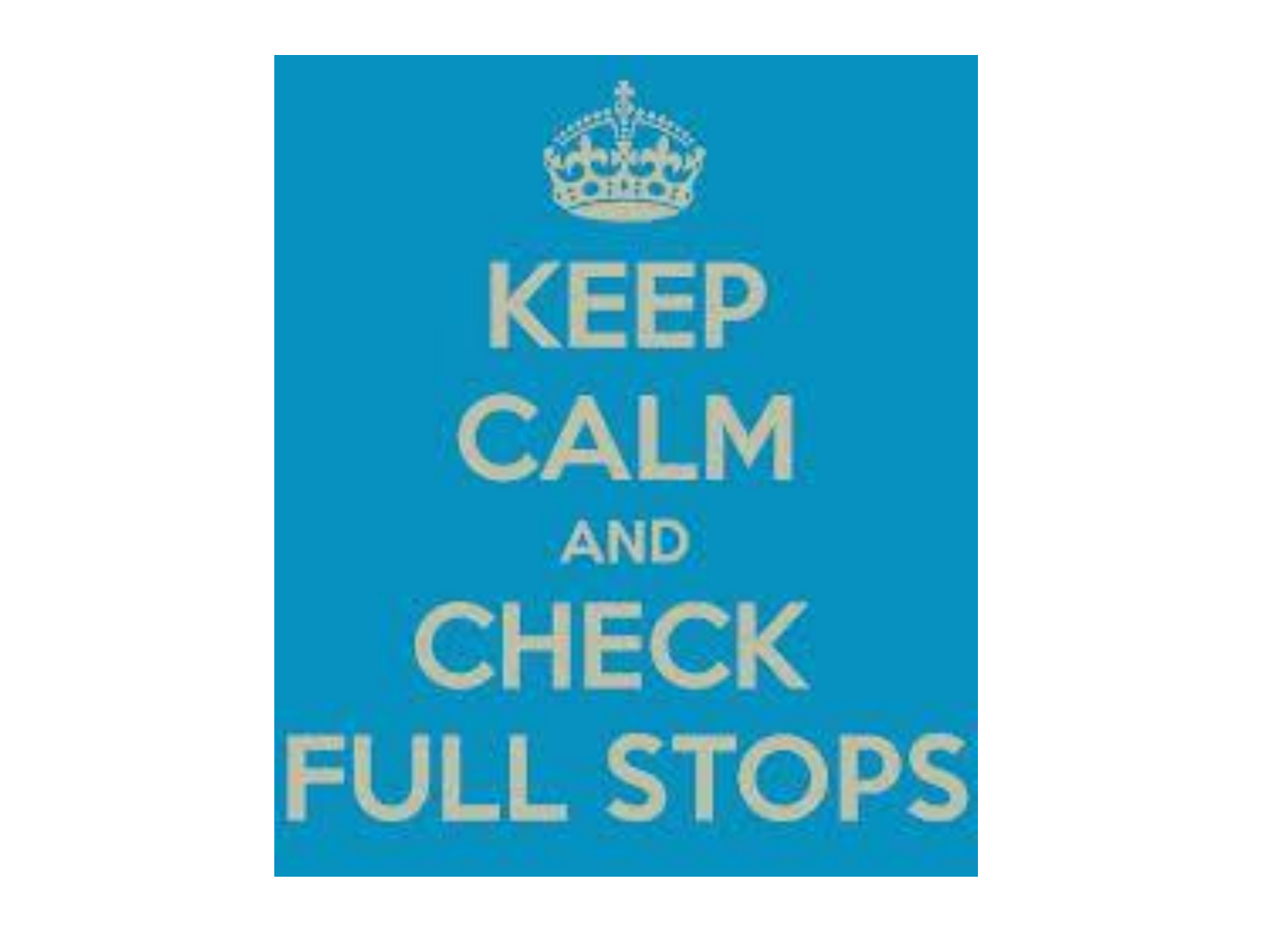| True or False?                                      |  | <b>False</b> |
|-----------------------------------------------------|--|--------------|
| 1 Sentences can be short and simple.                |  |              |
| 2 Sentences always begin with a capital letter.     |  |              |
| 3 Sentences are always the same length.             |  |              |
| 4 Sentences sometimes end with a question mark.     |  |              |
| 5 Sentences sometimes end with an exclamation mark. |  |              |
| Sentences sometimes end with a comma.<br>6          |  |              |